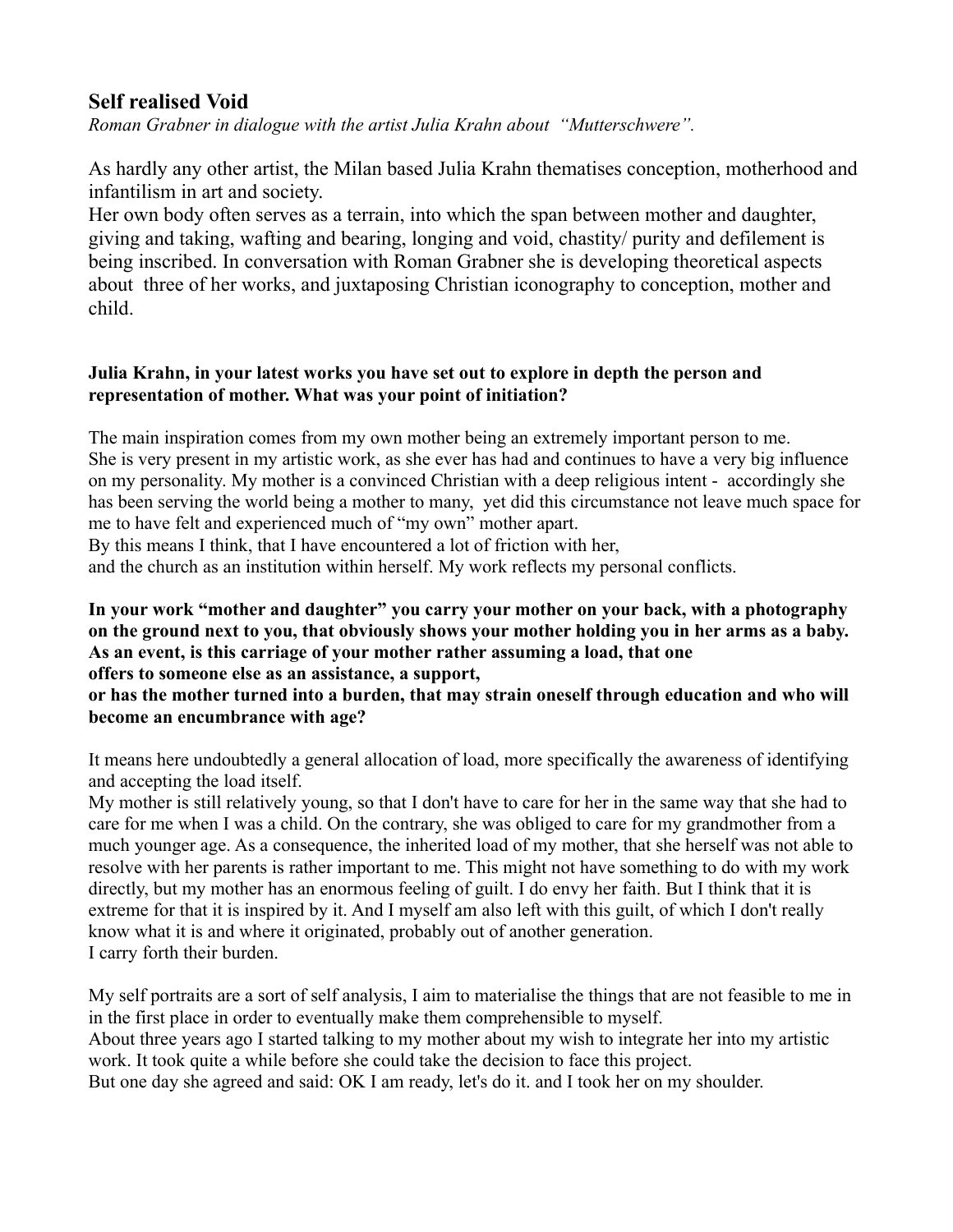It is definitely not easy for anybody to come to face one's own deepest and often unconscious difficulties. It was just after we had started working together that I finally achieved to turn around, to embrace her and to tell her: OK, it is in your silence, that I find you and how much you love me. I think it is the moment to admit: Yes I am your daughter and I know, you love me and I am there for you as well. After that everything feels much lighter.

I think, then is the big turning point, where it no longer is the mother that carries the child, but, that we will start to carry our parents, because we are ready to carry our own children.

For many many years I have not been able to really hug my mother. To the point that I rarely felt that I could embrace her, I rather settled with the possibility that I could, instead of daring it.

These two images are the product of this process.

**You did already mention it: It is on one hand the burden from the parents and on the other hand the burden that one carries forth by oneself. As a pendant to your "mother"/"daughter" work you created a work about mother, in which you leave the role of a daughter behind to become a mother instead. You fall back to the iconography of maria with the child, except, that there is no daughter embedded in the cloth that you are holding. Unperturbed by that fact, your gaze is loving and absorbing the void within your arms. what do you see in it's depths?**

It is very clear, here I am mother. I have realised that I reached and age to the maturity that I want to have a family on my own, but that I lack on certain preconditions.

I have seen myself, me and my future. I come forth out of a generation that has questioned the role of the family. Individualism has led us to concentrate on ourselves, whereby unfortunately many values concerning family have gotten lost in the process.

I see more and more people around me having a tremendous attraction to security, safety and family, but at the same time are unable to complete that wish.

I assume there is a big fear on side of the opposite sex towards confident woman, combined with the fear of responsibility, while women have a strong wish for support, that is indeed biased in favour of their urge for own footing.

We have been growing into gender roles that can hardly coexist any more, and this often results not in self realisation but in self realised emptiness and loneliness.

Decisions to lead a conjunct life are seen as a personal sacrifice. Especially in Mailand, where I live, family and children are being looked at as an impediment rather than a blessing.

The new values are unrestricted freedom, flexibility and self sufficiency and that seems incompatible with family, except if one could afford a 24/7 babysitting. A child becomes a symbol of status, while the actual background of a family in itself is being dropped back. A mother is actually not the one that bears a child, but the one that provides the kid with everything possible. According to me, this can be a family as well. And that is why I really think, that we are a generation that is amputated- maybe handicapped is the better word. In Italian it expresses this disability semantically to the better. We do miss a future I believe.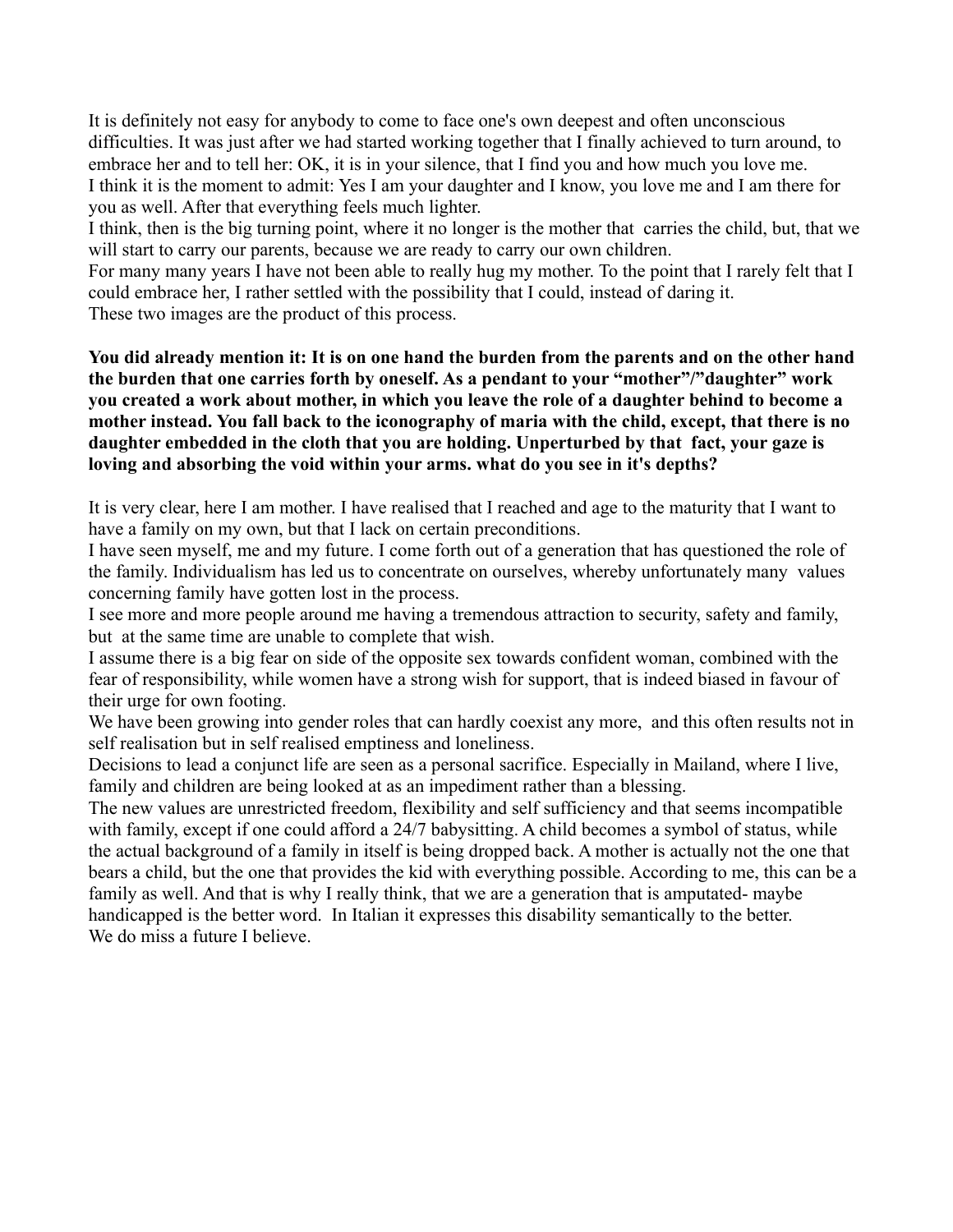**I would like to come back talking about this void, which is essential to me, as it is in the focal point of the picture. On the one hand, as you already mentioned, it stands for the loss of the child, the family in a classic sense, for the breaking away of values, but it gains a brisant importance on the other hand, as you pick up on Christian iconography, while apparently integrating Maria with the Holy Child, the saviour figure, that is now visibly absent. In effect, the central point of believing is missing.** 

#### **Can you elaborate this a little further?**

The particular choice of iconography has on one hand a lot to do with my personal education and on the other hand with my method of working. I try to encourage the viewer to be an engaged spectator. The person looking at this mother, assumes he already knows what he sees. But upon second sight he is forced to question it, because in fact there is something missing. In this case the iconography is so self evident, that everybody no matter from which religious background "recognises" this image. I have enjoyed a very Christian education, that I am unbelievably proud of, although I am not involved very much with the church as an institution. I have been told, that I am terribly Christian nevertheless, maybe because I have collaborated a lot with the church. I have spend six months in Africa, working with nuns in a hospice, like wise half a year in Colombia and I also did a lot with the Caritas organisation in Siberia.

To come back to my conflict, I think that the church continues to live in their icons, while often missing out on an unmediated reference to life. At the same time that my generation has questioned and eliminated values, without finding new answers and ways.

We have detached ourselves from all authorities, but still have to face what we pass on and how. Values have to come from somewhere. TV and computer certainly do not offer an alternative in that sense. There is a feeling of: I want to feel safe, I would like to hold something and build something up, I want to find myself in this role,

it repeats itself. But there is nothing.

Why does this generation miss out on that decision:

I will stay with this person and let something grow?

I do not understand this. And if he arrives, why does he arrive so late?

For women it then often comes down to: I do also want the child now. but that does not solve it.

This is a very important point. Because one does not get a child in order to satisfy oneself.

People have come to think: I have to satisfy myself in this manner.

A child is not self fulfilment. A child is the decision:

I stop realising myself, but I give myself for this child.

**I realise, that what you transport in your images is a personally strong matter of concern to you, and that they are emotionally charged to you as a person. I nevertheless want to ask you a very dry art historical question and return once again to the void.** 

**It can be related to something not available, none existing, something in fact gotten lost, as well as to something without quiddity, something non tangible.**

**Would it be possible to represent your 'mother'image as a transformation of Christian iconography to god initially being unrepresentative?**

Certainly yes. I place major importance especially to the inconceivable.

Paradox as it might sound, it is the very conflict with the strong belief, which I experienced through/with my mother, that emphasizes this incomprehensibility. I have said a lot about the child that is not there, and I have criticized a lot. On the other hand this image, as being a proposal, is of utter importance to me, because it is represented in such way that something actually is there. That one feels, even if it is not visible.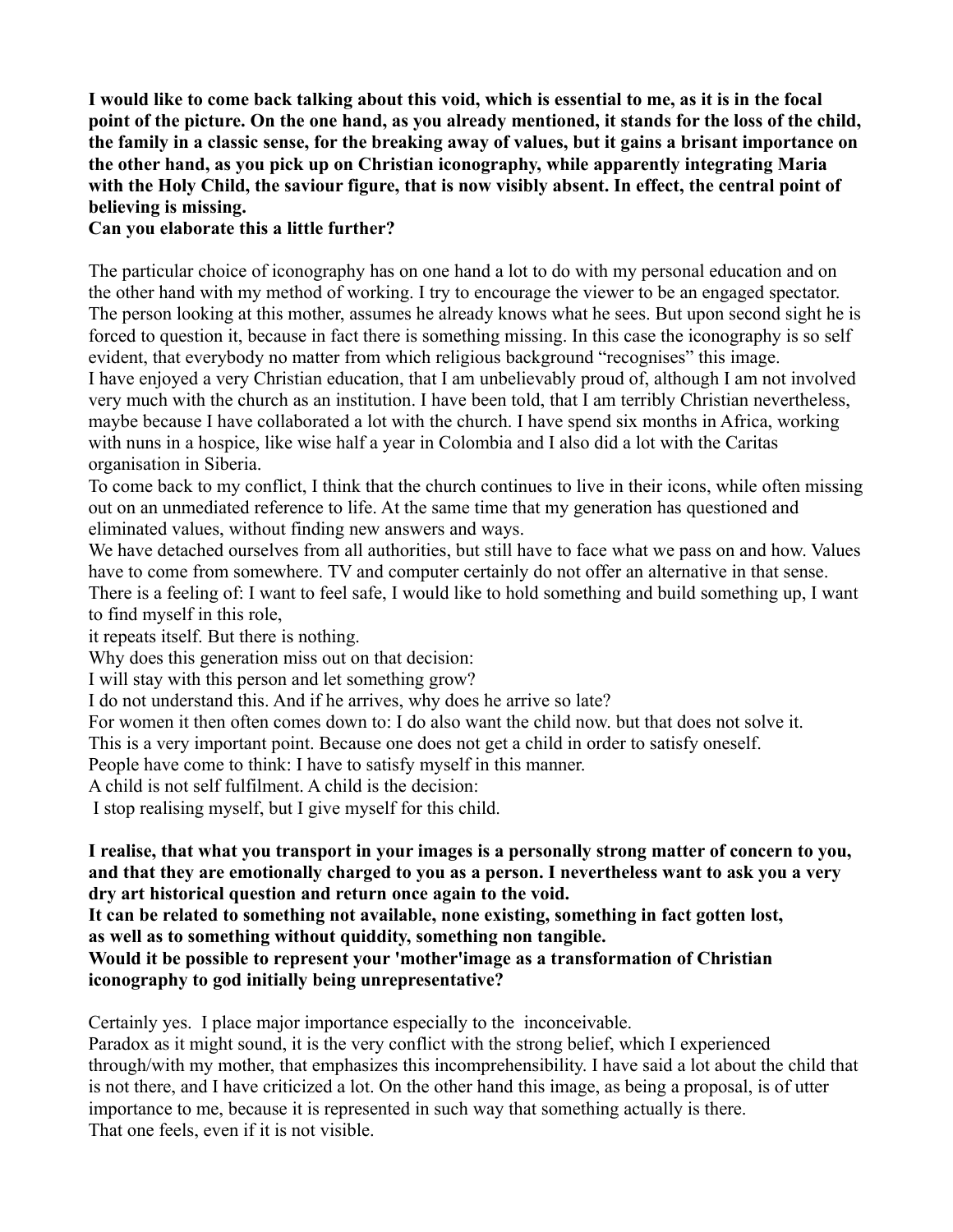**It is a very beautiful thought to me, that your image proceeds a transformation of Christian iconography, which on one side is contemporary, and at the same time reaches out to much older roots.**

**This transformation and back reference to old modi I also see being realised in the embedding of your pictures into these old medallions. A medallion usually bears a photo of a beloved being, whom one can tote very close to oneself - above the heart. In its outline as an amulet it serves at the same time as a protection of mischief and evil and is supposed to attract fortune. What are the underlying considerations about this transformation?**

As I already mentioned before, my works are always based on personal experiences. The last circle of work "mother" is particularly intimate and at the same time very direct in its language. The work actually has started out with little medallions. The first image of the series, that I created, was "mother", the mother without a child, or Maria without Jesus. Inspired also from all these little medallions, that are hanging on the walls in my home, filling me with peace and at the same time reminding me of the void in me, in a melancholic way. I wanted to bring this intimacy into the process. That is why, from the very beginning, I started working with the original polaroids and contact sheets. The very image is therefore very small and I wanted to leave it in that size. But It is not just about the small oval frames, into that one inserts one's beloveds and which one carries around the neck, the work is also very much inspired by exvotos. They are pictures, alms, often just a heart through which people express gratitude, e.g. when someone has been saved or healed.

Common to all of them is the oval form, the round glass, that arguably represents something precious and very intimate. Which I also wanted to communicate.

Some of my little "cornici" are "reliquiari", in which hair or pieces of cloth had been enclosed. I did not remove the original pictures, moreover allowed myself the naughtiness to open them and to add my own pictures. It is a romantic thought that that the pictures live on that way, I meet it with a smile, with the result that these little fragile images exactly reflect my feeling.

Of further importance was also, that the image "mother" literally is a nude act and that this nudity is not to be understood to be of disturbing nature.

It is not shocking to see a naked body in such a small format, it diminishes the fact of the body being seen naked, but rather intimate and delicate.

**You have already mentioned your nudity in the image, that you mask with white colour, to provoke a certain sculpturesqueness , but on the other hand probably to not overexpose your genitals. The veil, obviosly being committed to the representation of Maria, chastely covers your hair, while the body's nudity forms an obvious tension. It creates a play between disguise and divest, and at the same time a contradiction of chasteness and licentiousness to a subtle eroticism on the other hand. As you are nude in almost all of your images, which significance do you attach to nudity as a strategy in your work?**

In my work I turn my innermost candid. I get naked and see the psychic bareness materialised physically. That does not necessarily result in complete nudity, but the disclosure is my point of depart. Every further element is well thought about and carefully set in scene. The circumstance that the images are often perceived erotically is a fact that I do not necessarily look for, but which does not counteract the work in it itself. On some pictures in the process my genitals were covered by the cloth, though eventually I concentrated purely on the cloth as a veil and a cloak.

I have long thought about the cloth itself. There are polaroids with a lighter, slightly rose coloured cloth, but at the end of the day I have decided to go with raw linen, the kind you embed a child in. It is supposed to form a unity.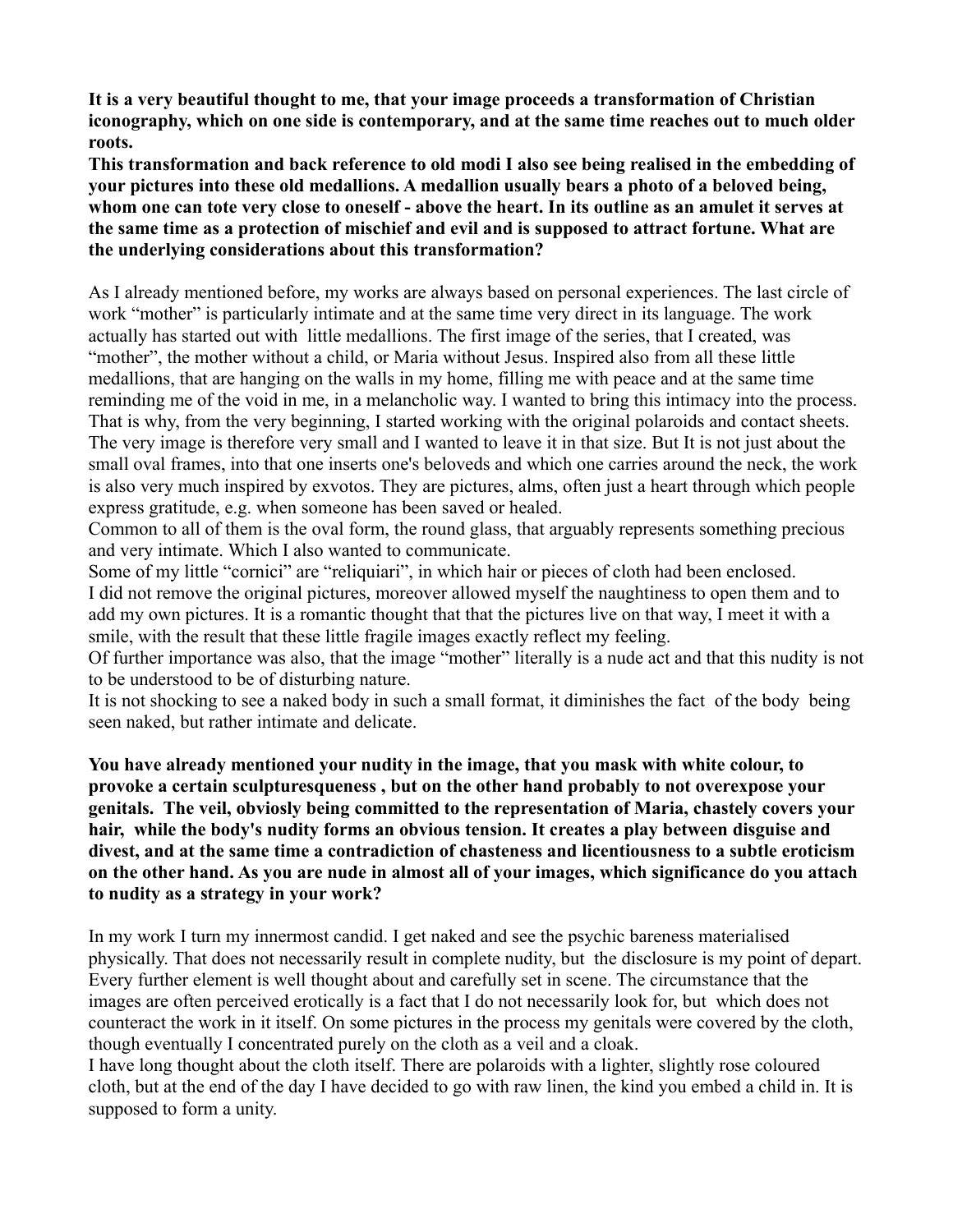The breast though is unambiguously and willingly exposed on one side. She represents my fertility and natural femininity. I am not Maria, I am Julia Krahn, an ordinary female.

#### **Because it is white linen, I want to ask you, if it could be exactly that linen, that artists over centuries have used to hand down the mother image.**

The cloth is linen indeed and in that sense of course bears an art historical reference, much as the indigo (esque) wallpaper in the background does, that I too have chosen because of symbolic reason.

#### **Thus you pick up a motive, you transform it and you use exactly that material, on which the original motive had been generated and passed on?**

Children have been bedded in linen and linen in itself is simple and distinct. The material is poor, but historically rich. The wraparound is the same cloth, that covers my head and unites me with the shrouded. My head is covered, because I am pure in this moment and my intentions are pure. I have looked at a lot of representations of Maria and their colours do change, white, blue, indigo, gold. I have decided white to be the colour of purity, the purity of intention, of the basic instinct and the child, that is not visible. Gold comes into play in other images, as for example in the work titled "purity".

**Your image "purity" shows you in a lasziv pose, in a rather explicit gesture. You are sitting with spread legs in a corner, covering your genitals with your left hand and you hold a rosary on the ground in front of you in your fingers. Your eyes are closed, it seems that you are lost in your thoughts. Contemplating while your mouth is slightly opened. Altogether forming a highly erotic picture, supported also by the light moisture on your skin. In opposition to the "mother" image where you appear rather sculptural, you are here clearly and thoroughly of the flesh. How exactly does the title "purity" fit into the picture here?**

The choice of title is is of crucial importance to me, because it often is the first and only indication that the viewer takes into consideration. In Italian the image originally was termed "conception", but after some reconsideration I then decided to call it "purity" because it does not just mean conception to me but also birth in a certain sense.

**That is interesting, I am tempted to ask as a last question, if one could also allow the interpretation of a contemporary continuation or adaptation of the Christian salvation history: A birth scene with the rosary as a symbolic umbilical cord, and the holy child, that virtually is in front of you as the already crucified redeemer.** 

**On the one hand there is an analogy in Christian literature, that draws a line between Maria's natal pain and the anguish of Christ during the Passion. This has repeatedly been thematised. On the other hand, as well, a form of a realistic deconstruction of that mythical marriage, which is often pictured in art history. The mythical coupling with her betrothed, that is Christ, which you indicate through the rosary. As far as I understand the image moves into the direction of a spiritual conception and union.**

Despite the obvious eroticism it is a very spiritual image to me. My eyes are being closed because it is my innermost that is most significant. In iconography closed eyes signify internalization/spiritualism. The eyes are closed but the mouth is open. This expresses a preparedness, to absorb, but in a further step also communication.

The air, the spirit, the whiff, there is an exchange that happens via the oral organ